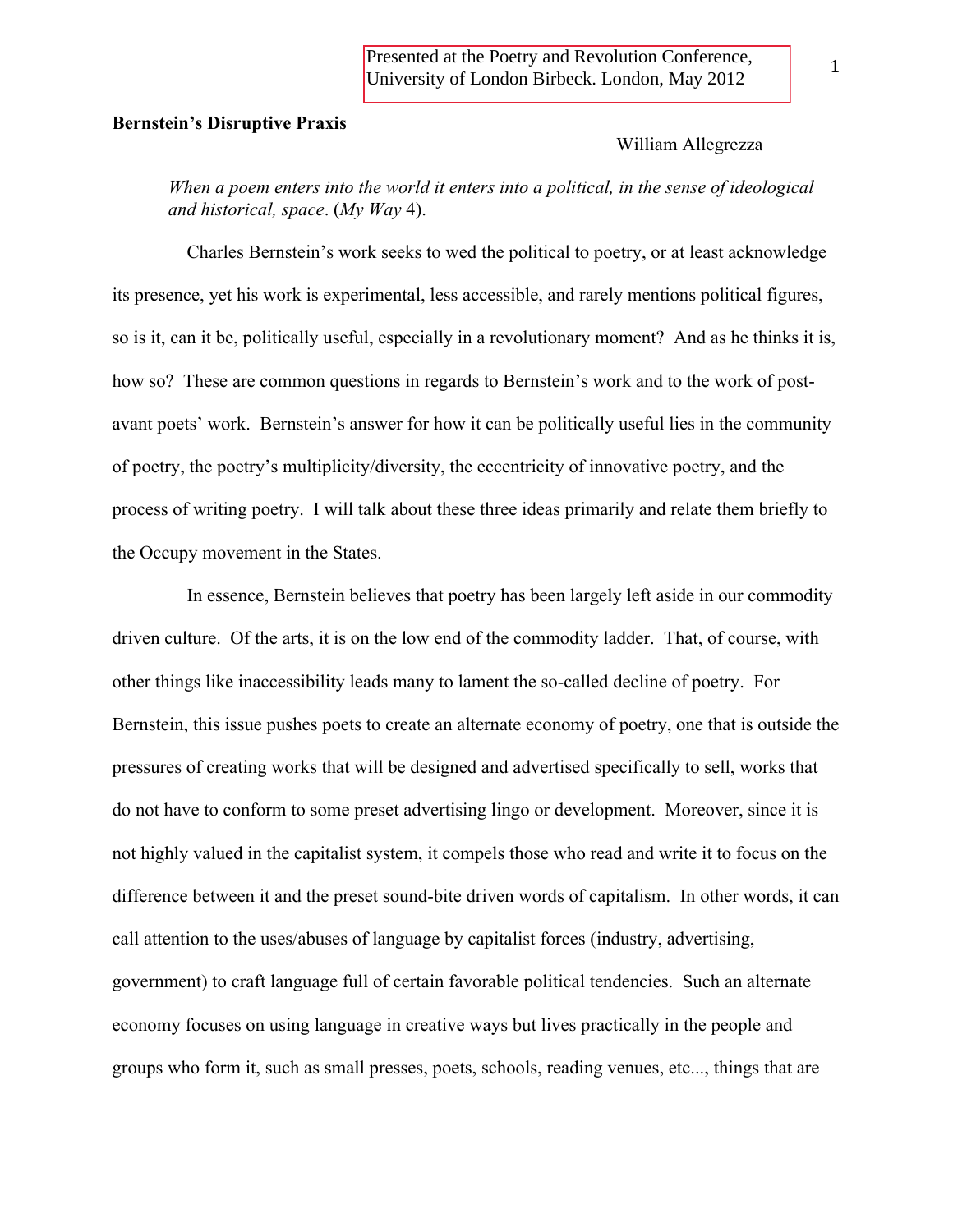often short-lived, mobile (up for change and renewal) and dependent on the period. And in many ways, his central political ideas here are descended from those of Antonio Gramsci as he argues for disparate intellectuals, not a universalizing hegemony. (In sum, Gramsci argues that the elite create a cultural hegemony that is hard to break through for political change because it feels natural, so if an individual request is granted, it calms the system, when what is really needed is an entire system change.) In a practical sense, Bernstein has been active in fostering a poetry community. He has run a radio show, has run small press projects, has been instrumental in starting important poetry websites, and in more recent years he has been a teacher and has pushed his students to become involved in creating poetry communities—his success in pushing these ideas can be seen in the numerous small presses and reading series started by his students soon after leaving his tutelage. The poetry community itself, though small, can be vibrant and can act as a site of resistance in a culture.

In *My Way*, Bernstein says, "I have wanted to bring poetry into the 'petty, commercial,' indeed material and social world of everyday life rather than make it a space in which I could remain free of these things, or, better to say, chained to an illusion of such freedom" (234). In other words, he wants a poetry that is engaged with its period. He stresses this elsewhere in *My Way* by saying

> Poetry explores crucial questions about core values that constitute a polis; it allows for reformulations of the basic issues of political policy and the means we use to represent them. It may even mock what men, and women, hold most dear, so that in our laughter we may come to terms with what we cling to.

> Poetry thickens discussion, refuses reductive formulations. It sings of values not measurable as commercial sums. (240)

Poetry, by its very nature, is political for Bernstein. It explores values at the heart of a community and allows us to reframe issues of important. This is where we begin to look at ideas of diversity/multiplicity. Poetry's specific connection to a place and a person mean that it does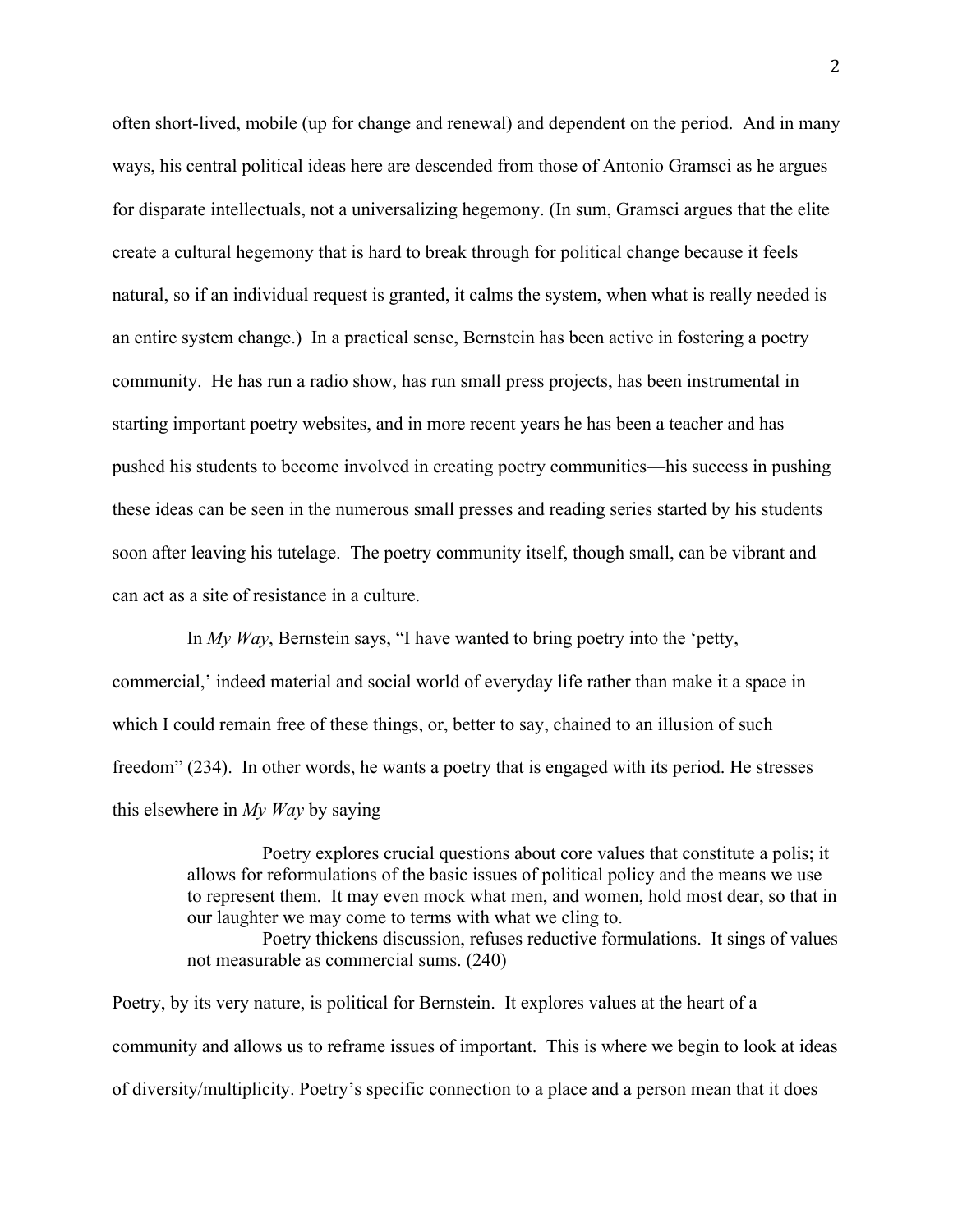not allow for reductive tactics. And sometimes Bernstein is critiqued for this aspect since it is probably troubling to traditional poets--as it is myriad, there is no universalizing it because it actually should change with the period and the people. Bernstein argues for a plurality, a diversity, in poetics that ultimately is like a many-headed monster, with no center from which to judge and control the system. (In some ways, I think this is way many turned to Bernstein with Occupy Wall Street because he is arguing for a decentralized poetry that responds to politics just as the Occupy movement is decentralized and thus more difficult to contain.) Ultimately, he argues against poetry as a heterogeneous field. The joy of it is its diversity, but traditional work, or as he calls it "Official Verse Culture," tries to cut back on this diversity by touting the universal principles of poetry. For Bernstein, A diversity of styles is an act pushing for freedom of form/language control. He says in *A Poetics*, "I value eccentricity in poetry for its ability to rekindle in writing and thinking, for the possibility of sounding an alternative to the drab conformist fashion-minded thinking that blights our mental landscape" (118). His valuing of the eccentric is a way of valuing alternative modes of thinking. He states this many other times, such as "*Poetry is aversion of conformity* in the pursuit of new forms, or can be" (*A Poetics* 1). The new forms he is talking about are new forms of thinking. Poetry at heart should be for Bernstein a form of resisting conformist thinking or universalizing thinking. When it is working well, it should be a search for alternative modes of thinking.

This push for the eccentric, the disparate in poetry, stems from what I'll call in the context of this conference Bernstein's poetic anarchism, a non-conformity that denies an easy readability (he might just argue for a form of Marxism). In other words, he suggests that poets insists "that politics demands complex thinking and poetry is an arena for such thinking: a place to explore the constitution of meaning, of self, of groups, of nations,--of value" (*My Way* 5).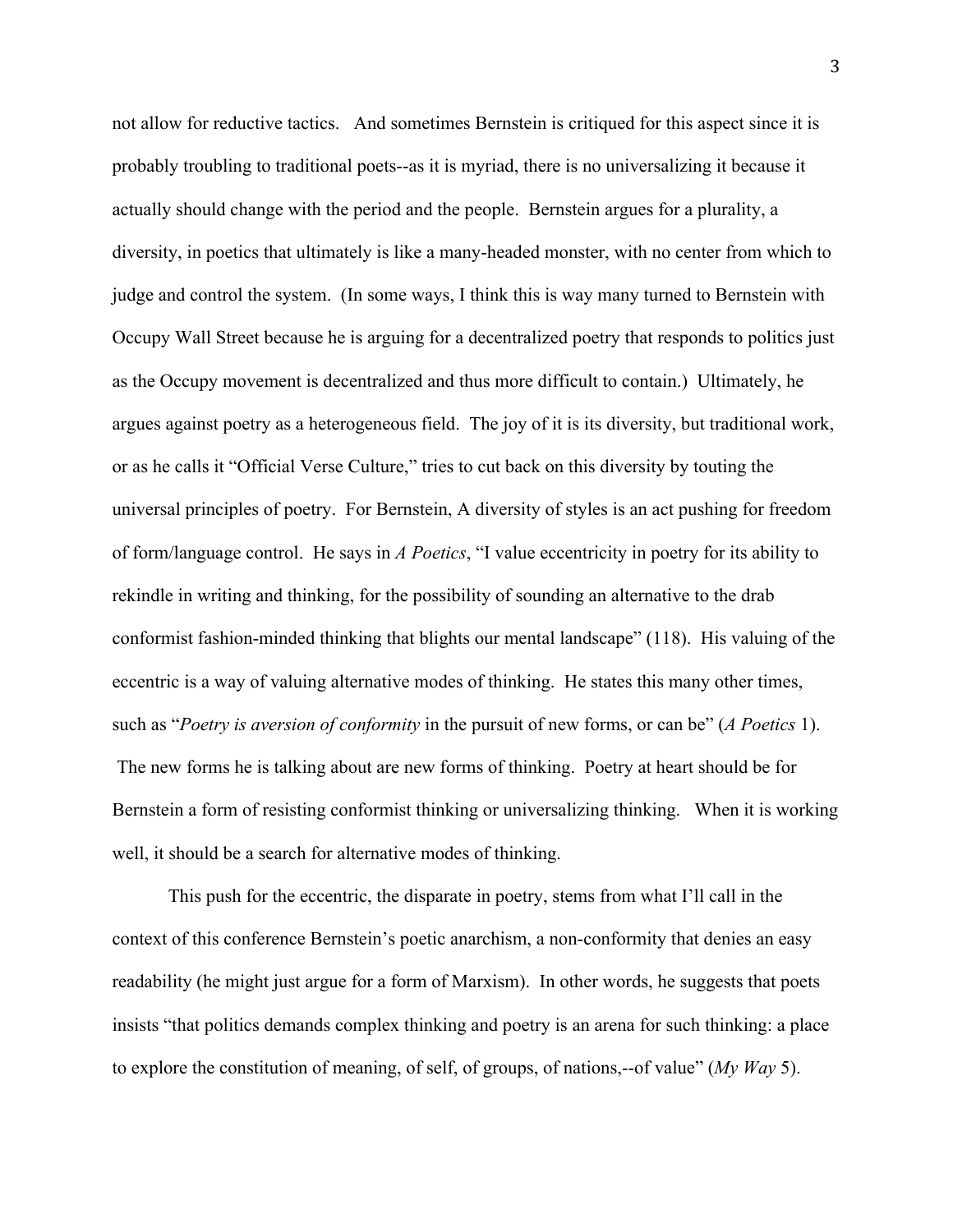We can see an example of this idea in his poem in "Solidarity is the Name We Give to What We

Cannot Hold."

I am a leftist poet in my armchair and an existential poet on the street; an insider poet among my friends, an outsider poet in midtown. I am a serial poet, a paratactic poet, a disjunctive poet . . . . . . . . . .

I am a vernacular poet, a talk poet, a dialect poet, a heteroglossic poet, a slang poet, a demotic poet, a punning poet, a comic poet.

He lists himself as multiple different poets. His list shows the wide variety of poetry being written; it shows how different types of poetry enters into his own work (the "heteroglossic"), and it shows his desire not be held down by the singular. It suggests that no single poet exists behind the work but that we have multiple poets made up of a variety of language, of labels. A similar idea is at play in his poem "In Particular," except it doesn't focus on the type of poet he is. He gives us a list of people.

> A Christian lady with toupee A Chinese mother walking across a bridge An Afghanistani eating pastrami A provincial walking on the peninsula A Eurasian boy on a cell phone An Arab with umbrella

(Lots of repeated sounds going on here, i.e. poetic techniques). The poem goes on for several pages in a similar manner. It does focus on specific types, specific people but without mentioning their names. And it doesn't show us a way of interpreting their actions. Some of them are said to be dreaming, writing, or rowing, but that's it. Poetry in our times should include these diverse people, and at least in the U.S. has started to in ways, and it would be hard to find poetry from an earlier period that would have such a list, but we are not told what to do with the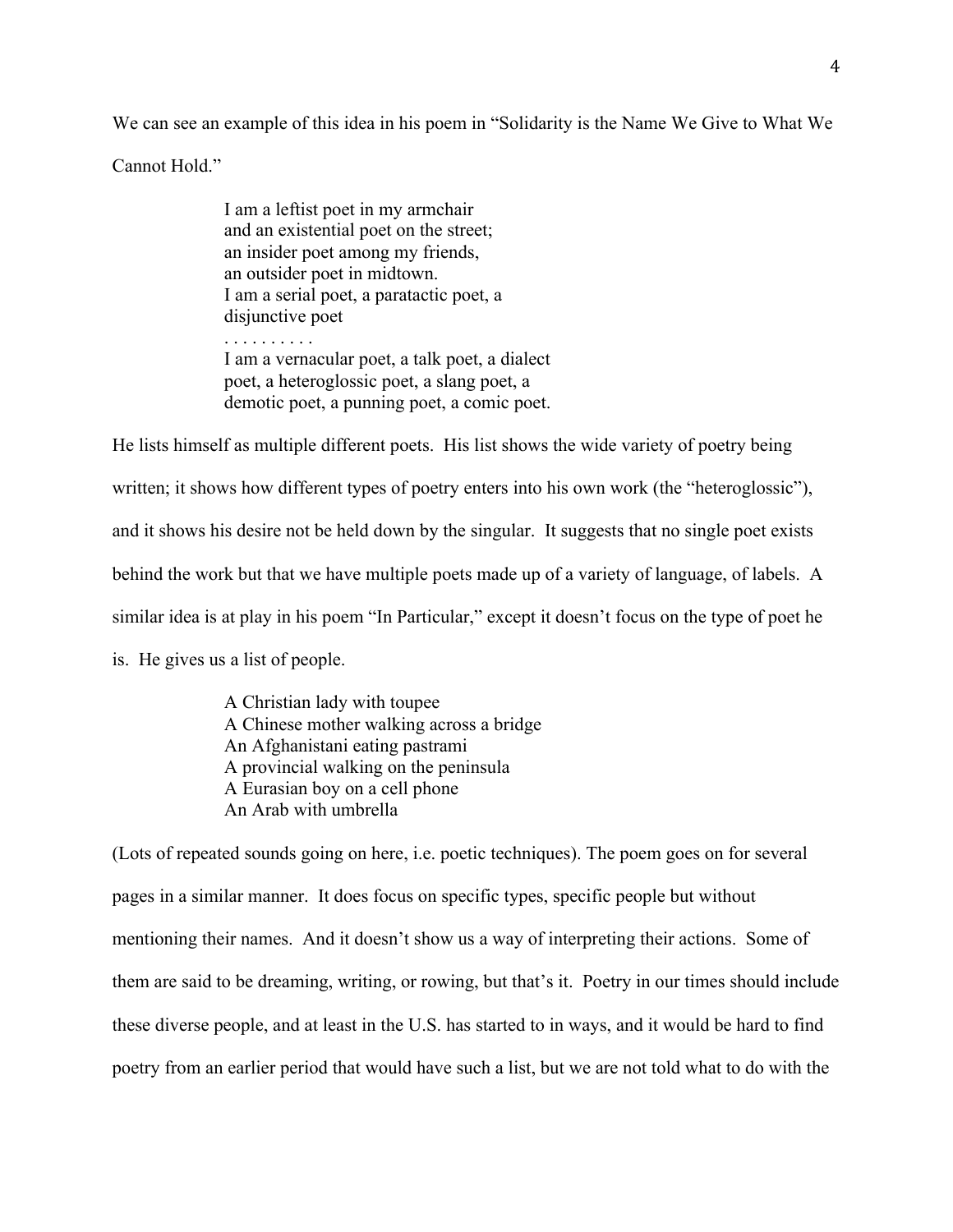list. We are given the multiple and told to hold it, but the multiple is also partial, not something that applies to all. He stresses, "Poems are partial and particular not universalizable expressions of humanity" (*My Way* 4), so if we have that desire to state things like this poem expresses something we all feel, we would have difficulty doing it. (I could come up with something like we are all starting to feel a diversity in a global world, but that's really not it is it?) In essence, it is hard for us to take control of the poem, and it makes us question whether it is a poem and what the nature of poetry is. With a poem like this one, we must ask what is the purpose of it? What is does it want to do to/inspire in us? This does not look sound like a traditional poem; it is what Bernstein calls eccentric because it plays at the edges of the poetic. It gives us something out of the ordinary (and yes, some poems are rather ordinary). This pushes us as readers and writers of poetry outside our usual boundaries of poetry. We might dismiss it, but we would be considering an alternative to the normal before doing so.

Beyond the inclusion of the eccentric, Bernstein focuses on the process of writing poetry itself as a political act. He explains this idea by stating that the process of writing poetry itself is a practice in non-traditional thinking. Art itself is a process in non-traditional thinking, so the product is less significant for Bernstein than the process of creating, and ultimately, the nature of its political content rises and falls with the political context, but the act of creating poetry creates a push for the individual. This aspect of the process is one reason that Bernstein does not focus as much on political figures specifically or on witness as much political poetry does. The process of writing poetry helps fight against the increasing push to dehumanize the individual, to group people so that they can be dismissed. He states:

> Poetry can, even if it often doesn't, throw a wedge into this engineered process of social derealization: find a middle ground of care in particulars, in the truth of details and their constellations--provide a site for the construction of social and imaginative facts and configurations avoided or overlooked elsewhere. (*A Poetics* 3).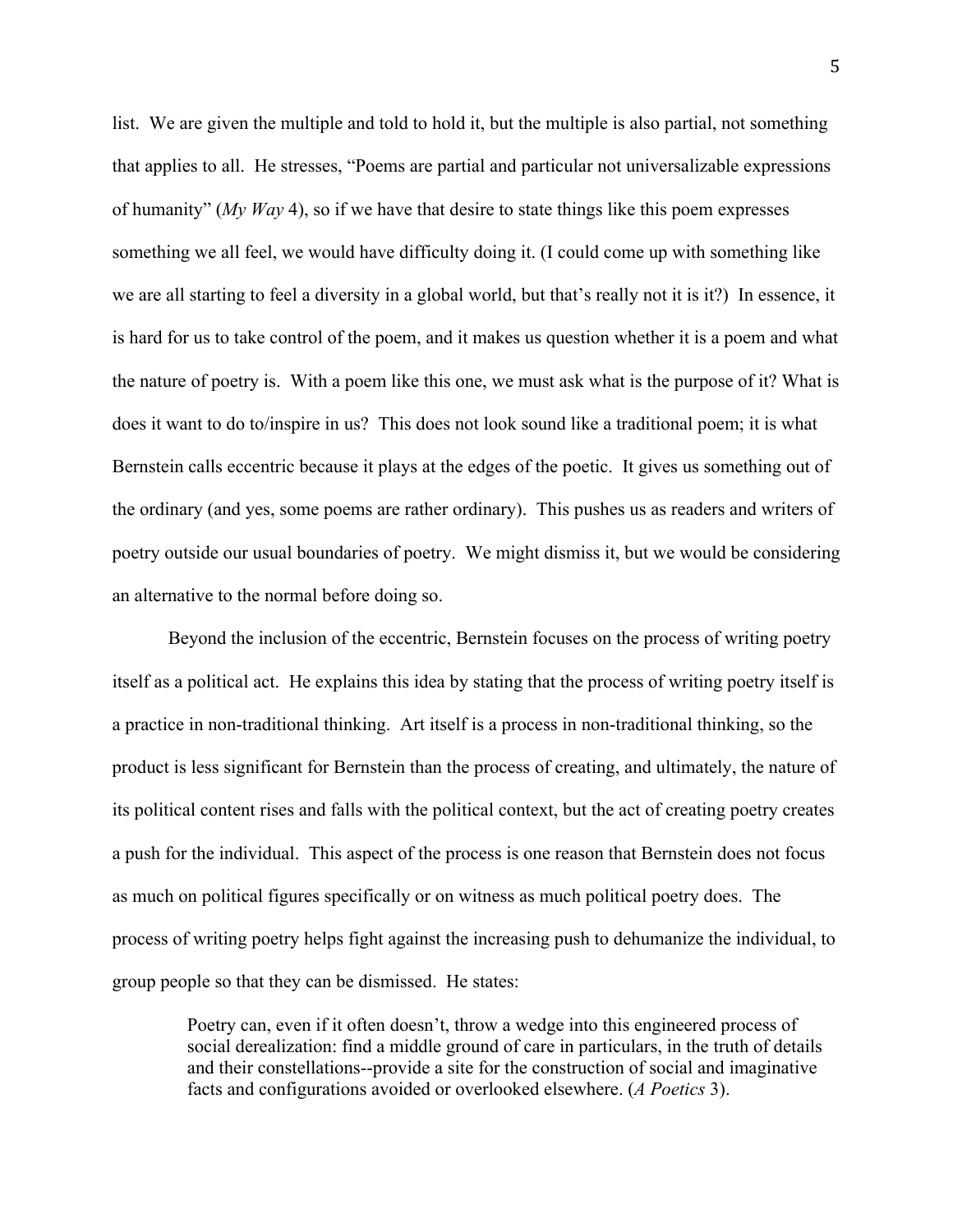For Bernstein, the process itself helps to point to what is individual in us; it helps us retain our individuality while arguing against a system of poetry and politics that wants to claim that the individual is the universal. In essence, the process of creating poetry pushes us to think in nonformulaic ways, and reading it can push us to look at the language being used by the mainstream media, by the advertising complex. It can help us look past language as given to us. He has talked about this in relation to post-WWII poetry: "Poetry after the war has its psychic imperatives: to dismantle the grammar of control and the syntax of command" (*A Poetics* 202). For him, this still applies now. In looking at ways to dismantle control, he focuses on crafting new forms that move away from the language of "massed media" (OWS 1). He says that we need to insist on "creating our own frames rather than translating our intuitions, aspirations, and demands into tabloid commodities" (OWS 1). The process of writing poetry is a process in creating new forms/frames. In speaking of his politics in poetry, he says:

If I speak of a 'politics of poetry,' it is to address the politics of poetic form not the efficacy of poetic content. Poetry can interrogate how language constitutes, rather than simply reflects, social meaning and values. You can't fully critique the dominant culture if you are confined to the form through which it reproduces itself. (*My Way* 4)

It's not the content specifically that makes poetry political for Bernstein; it's the extent to which it critiques the forms (to use Gramsci's language), critiques the cultural hegemony.1 His desire for the eccentric falls into this process because it lies outside what is expected of poets. Ultimately, it is through experimentation poetically that new forms are created. His own work is known for its poetic playfulness. For example, he often uses what he calls "anti-absorptive" language with forms of non-linear thought like parataxis or homophonic replacement or

"""""""""""""""""""""""""""""""""""""""""""""""""""""""

<sup>&</sup>lt;sup>1</sup> So, it might be argued that his poetry is not political enough because it is not directly addressing some political content, but looked at through the lens of Gramsci, if the cultural hegemony is in place, one might feel so comfortable with the way things are that one only asks for small changes instead of systemic change. In the standard form, the comfort allows for certain small level critics that feel large. Once the standard form is thrown out, the entire field looks different.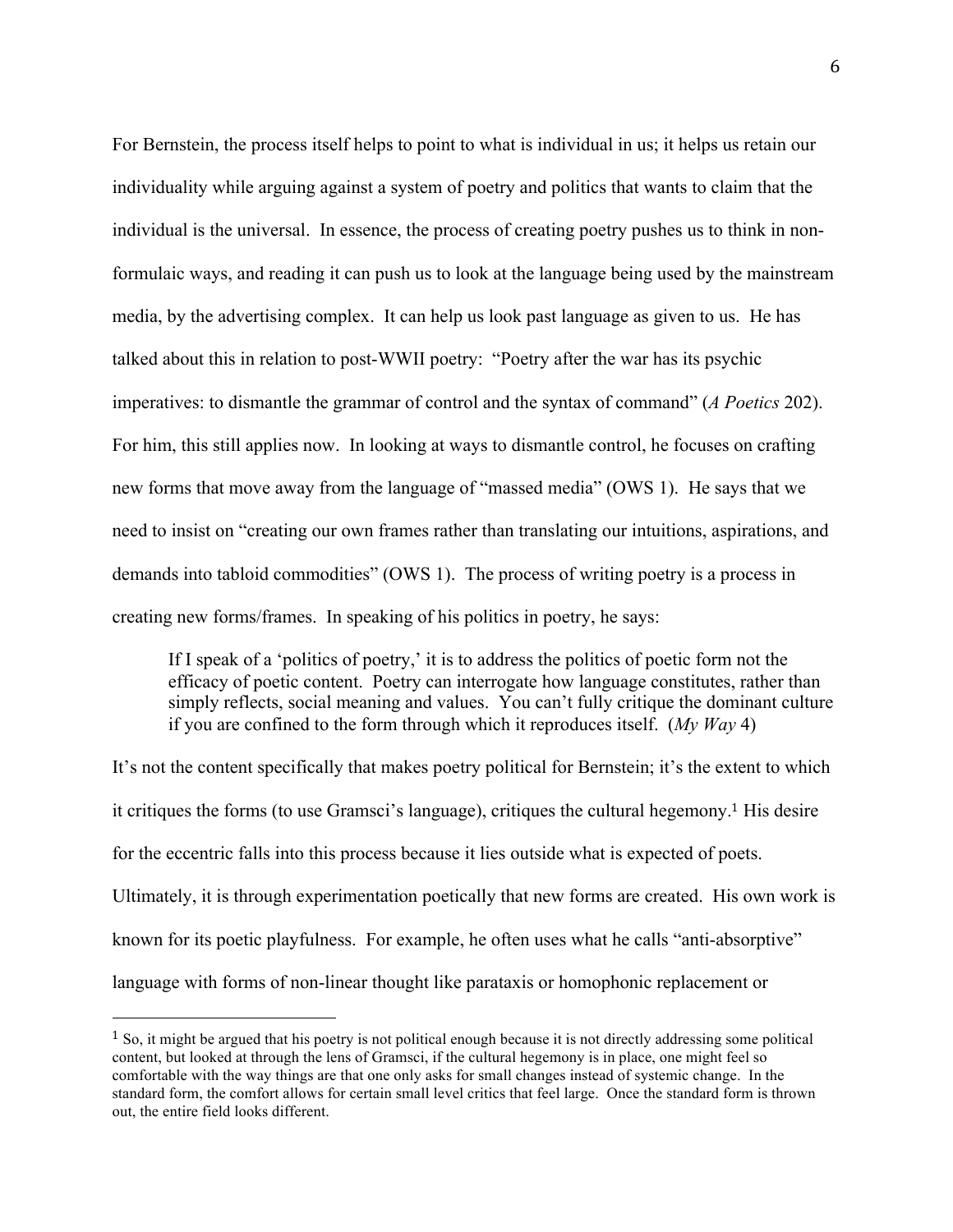techniques like intentional misspellings, sound play, and word play. Take, for example, this

excerpt from "A Defense of Poetry":

Nin-sense. sense is too binary andoppostioin, too much oall or nithing account with ninesense seeming by its very meaning to equl no sense at all. We have preshpas a blurrig of sense, whih means not relying on convnetinoally methods of *conveying* sense but whih may aloow for dar greater sense-smakinh than specisi9usforms of doinat disoucrese that makes no sense at all by irute of their hyperconventionality (Bush's speeches, classically).

He is intentionally playing around with the spelling of the language here, with conventional language practice, and he is making an argument for nonsense, i.e. non-linear forms. The criticism is that experimental poetry is not clear and sometimes appears to be non-sense, but of course the argument is bigger than the binaries of clarity and nonsense. What might be called non-sense is an alternative to the sense of mainstream language and might allow for making sense in a broader not boundaried language format. And while he is playing with the word spelling here, it does not take that much to figure out which words he is referring to, but it does push us back to look at the words individually more than we otherwise might. He is both asking us to think about linear logic as a mode of thinking and how just because it is conventional (and thus comfortable) it is not necessarily the best route for us. Language is open to manipulation, deception. As he says in his book *Content's Dream*, "there are no thoughts except through language, we are everywhere seeing through it, limited to it but not by it" (49). As engaged readers and perhaps writers of poetry, we must be aware of the medium we are using.

In conclusion, I promised at the beginning to turn to look at his poetry in relation to the Occupy movement, one of the most significant protest movements in recent U.S. history.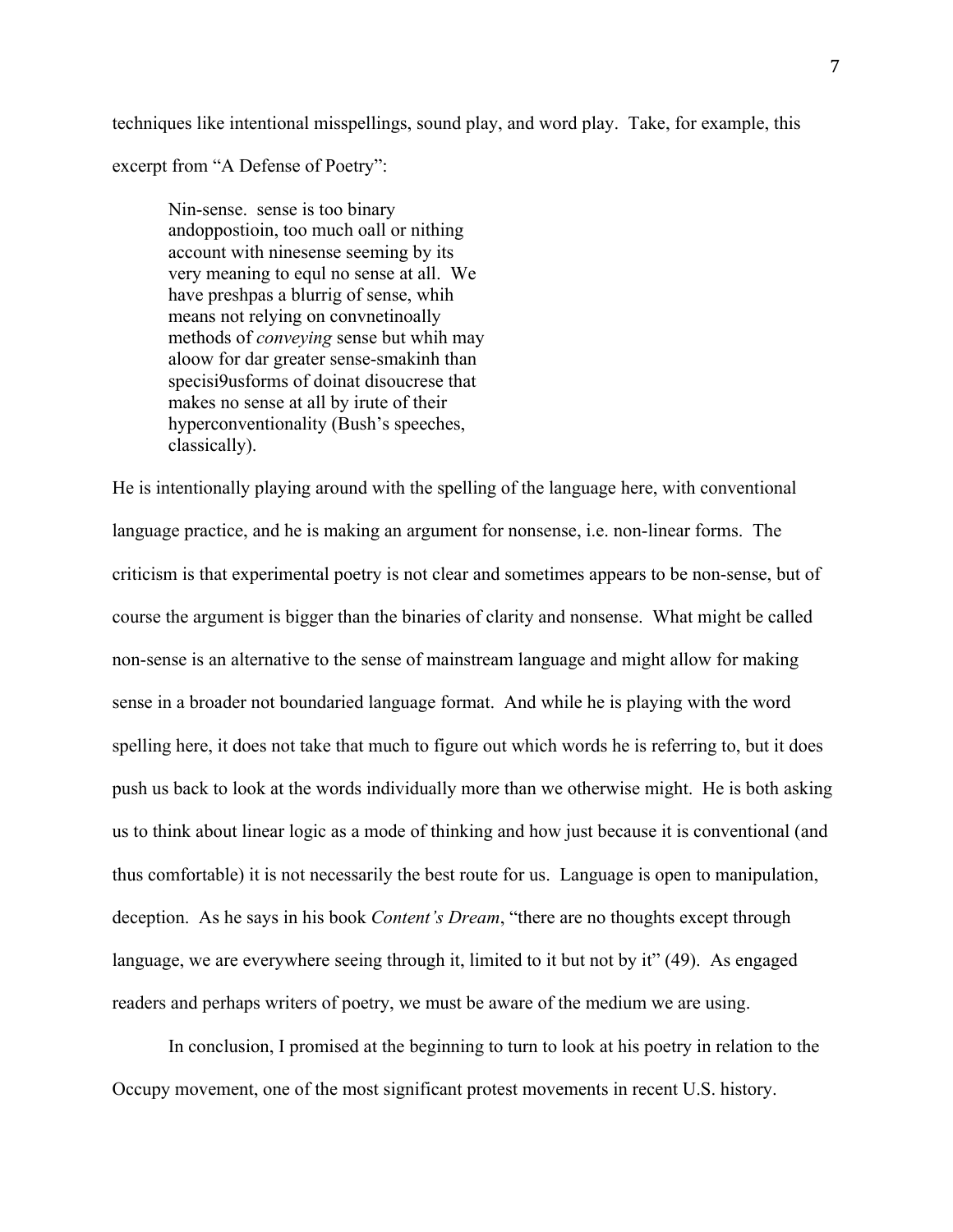Bernstein was pulled into the movement originally through friends, and he joined the protest march. He was recognized by poets in the crowd and filmed and later was interviewed about it. He published work in the Occupy poetry anthology and has been reading several poems related to the movement at readings in different parts of the U.S. The actual political sentiments of the movement are close to his own personal politics and the movement shares some relation to his views on decentralization in poetry. Of poetry, he says, "Decentralization allows for multiple, conflicting authorities, not the absence of authority" (*Attack of the Difficult Poetry* 182). Such a statement could also be applied to the Occupy movement. If fact, one of the common critiques heard in the U.S. media is that there are no spokespeople or common platforms. According to Bernstein, that is one of the "beauties of the movement" (OWS 2). It cannot be easily defeated by cutting off a central body of people. In fact, the movement has morphed in many directions in many cities depending on what is most central to the crowd. A brief look at the various Occupy poetry anthologies show quite quickly that much of the poetry is content driven protest work. Still, it's method of bringing in people from different backgrounds to address issues that have become non-issues politically, and it is divergent. Bernstein has been arguing for something similar (though not necessarily protest driven in content) by arguing for and attempting to create a poetic community that thrives on the eccentric, that thrives on forms that diverge from the standard forms. He has said for much of his career, "I want a poetry that interrogates how language constitutes, rather than simply reflects, history; and not only history, but social meaning and values." (*My Way* 67). Bernstein argues ultimately for the inclusion of diverse communities and diverse concerns in poetry through formal innovation, eccentricities, and the process of simple creating without worrying about creating great works or failing.